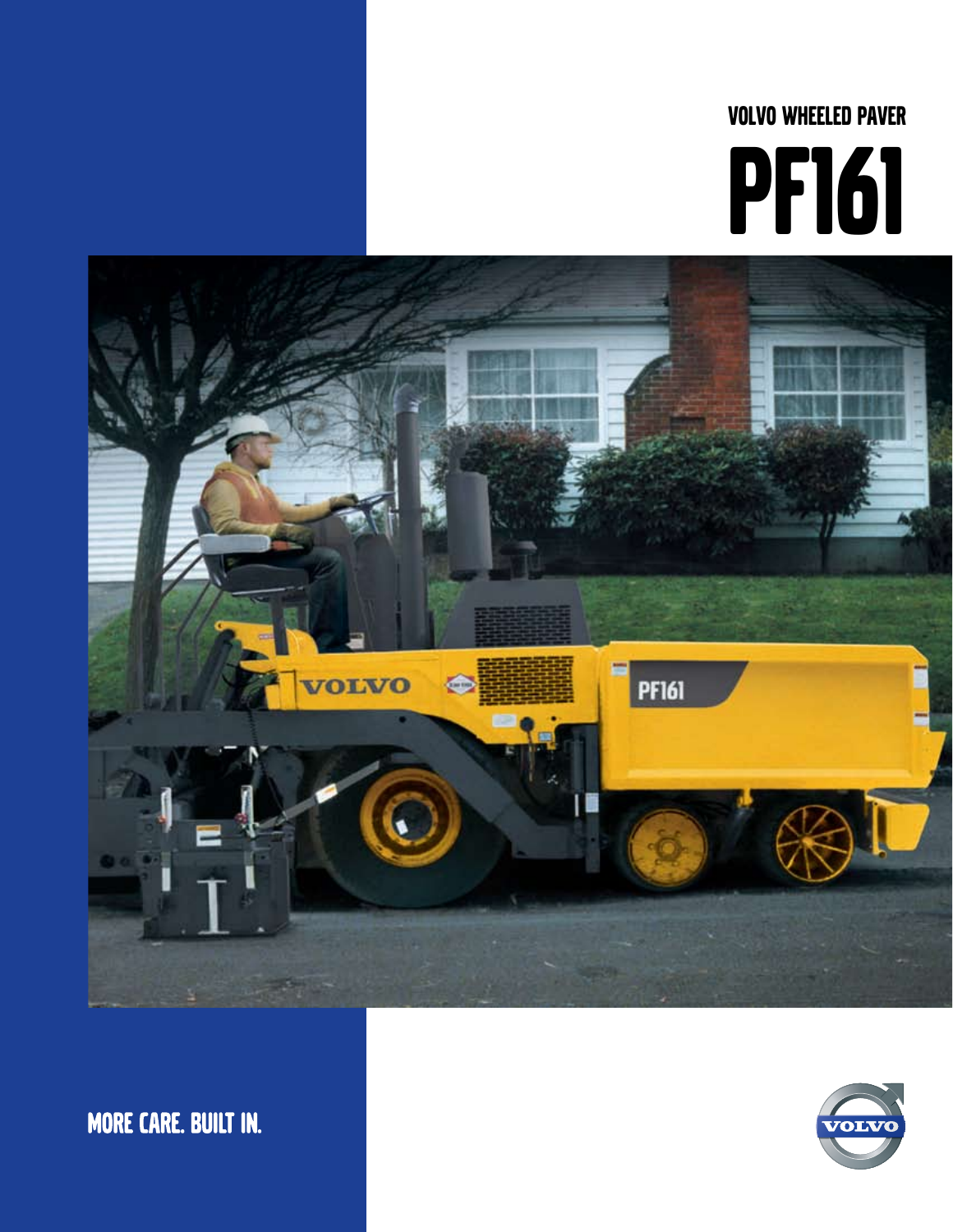## Every job rides on quality and versatile performance

The Volvo PF161 is a mid-sized, wheel-mounted paver / finisher utilizing Blaw-Knox technology, and is capable of placing bituminous base, binder, and surface course mixes, cement- or lime-stabilized sub-base, and graded aggregate.

#### **Performance Features**

- Low-pressure tires are exclusive to Volvo and provide a larger footprint for better flotation and traction
- Offset bogie front suspension is exclusive to Volvo, and distributes the weight of the front end more evenly for better traction
- Maintenance-free sealed auger and conveyor bearings eliminate daily greasing
- High-efficiency 406 mm **(16")** augers are 19 mm **(0.75")** thick for better delivery and longer wear; patented power-adjustable height of 114 mm – 279 mm **(4.5" – 11")** permits the operator to quickly adapt to varying job requirements
- Single, swing-mounted operator console and two control stations allow operators the convenience and control to work safely with the best visibility
- Pinned engine hoods and removable deck plates provide convenient access to vital components; filters are easily accessible.
- Automatic feed system control uses Mat Kontrol® II with a choice of paddle sensors or Ultra III® Sonic sensors

#### **Available Options**

- Additional operator's umbrella
- Auger and auger guard extension kits
- Blaw-Kontrol® II
- Mechanical grade sensor
- Mobile reference systems
- Ultra IV® Sonic averaging system
- UltraEye® V Ultrasonic grade sensor
- Front wheel assist
- Hydraulic power tunnels and baffles (chain curtains)
- Material indicator kit
- Material management kit
- Truck hitch

#### **Additional Features**

- Hydrostatic direct traction drive eliminates approximately 70% of mechanical drivetrain components
- Easy access electrical circuit boards ensure that service procedures are faster and easier
- Central hydraulic valve block with interchangeable cartridge valves speeds service access and simplifies troubleshooting
- Unitized rear-feed section speeds service access to all major feeder system components by approximately 50%
- The most extensive selection of state-ofthe-art equipment options automate and improve the quality of your HMA paving operation





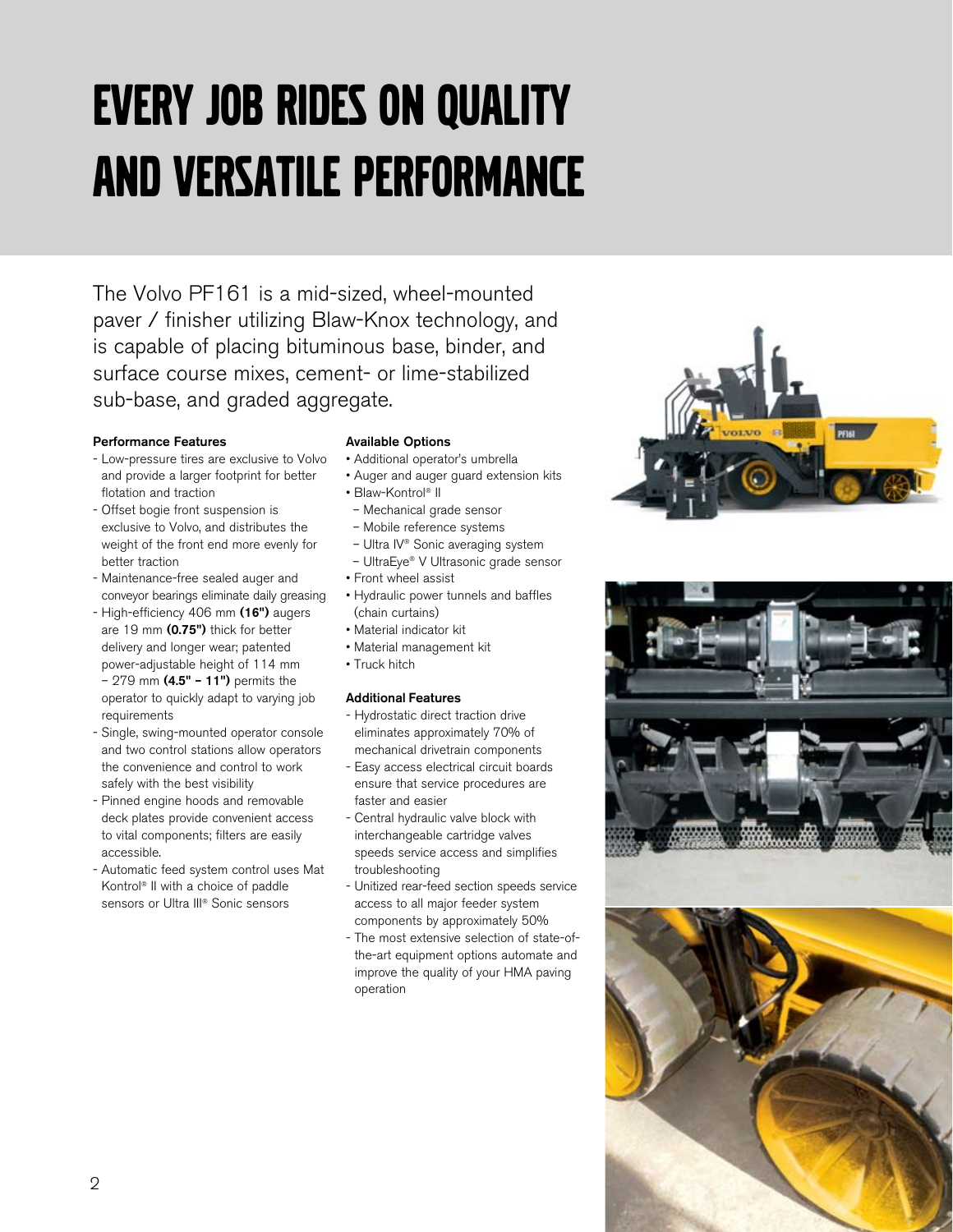### **SPECIFICATIONS**

| Model                                         |                                 | PF161                                                                   |
|-----------------------------------------------|---------------------------------|-------------------------------------------------------------------------|
| <b>Machine Dimensions</b>                     |                                 |                                                                         |
| <b>Basic Screed Width</b>                     | m(f <sub>t</sub> )              | $2,44$ (8)                                                              |
| Max Paving Width                              | m(f <sub>t</sub> )              | 5.8(19)                                                                 |
| Paving Depth                                  | $mm$ (in)                       | $6,35 - 203,2$ (0.25 - 8)                                               |
| Hopper Capacity                               | $T(t)$ / m <sup>3</sup> (cu ft) | 8(9.8) / 5.1(181)                                                       |
| Gauge Width, Center To Center Of Drive Wheels | $mm$ (in)                       | 1 994 (78.5)                                                            |
| Wheelbase                                     | $mm$ (in)                       | 1 905 (75)                                                              |
| Travel Height With Exhaust                    | m(f <sub>t</sub> )              | 3.05(10)                                                                |
| Width, Hopper Sides Up                        | m(f <sub>t</sub> )              | 2,5(8.21)                                                               |
| Width, Hopper Sides Down                      | m(f <sub>t</sub> )              | 3,22 (10.42)                                                            |
| Length, Wedge-Lock Screed                     | m(f <sub>t</sub> )              | 5,24(17.2)                                                              |
| Length, OmniScreed IA                         | m(f <sub>t</sub> )              | 5,39 (17.7)                                                             |
| Engine                                        |                                 |                                                                         |
| Make / Model                                  |                                 | Cummins Elite 4BTA 3.9                                                  |
| Rated Power @ Installed Speed                 | $kW$ (hp)                       | 80(107)                                                                 |
| <b>Electrical System</b>                      |                                 | 12 volts, negative ground, 105 A alternator                             |
| Propulsion                                    |                                 |                                                                         |
| Paving Speed                                  | m/min (fpm)                     | 59,8 (196)                                                              |
| <b>Travel Speed</b>                           | km/h (mph)                      | 15.9(9.9)                                                               |
| Rear Suspension                               |                                 | (2) 14" x 20" low-pressure, sand rib, high-flotation, hydroflated tires |
| Front Suspension                              | $mm$ (in)                       | (4) $305 \times 559$ (12 x 22) solid rubber-tired wheels                |
| Weights                                       |                                 |                                                                         |
| <b>Tractor Only</b>                           | $kg$ (lb)                       | 9 230 (20.350)                                                          |
| With Wedge-Lock Screed                        | $kg$ (lb)                       | 10 432 (23.000)                                                         |
| With OmniScreed IA                            | $kg$ (lb)                       | 11 022 (24,300)                                                         |
| <b>Miscellaneous</b>                          |                                 |                                                                         |
| Cooling Capacity                              | $\vert$ (qt)                    | 24.6(26)                                                                |
| <b>Fuel Capacity</b>                          | $\mid$ (gal)                    | 144 (38)                                                                |
| Hydraulic Reservoir Capacity                  | $\mid$ (gal)                    | 189 (50)                                                                |

Product improvement is a continuing goal at Volvo. Designs and specifications are subject to change without notice or obligation.

#### **Screed Choices**

- 2,44 m **(8')** Wedge-Lock® screed has optional modular extensions to extend paving width up to 5,8 m **(19')**; diesel-heated screed
- 2,44 m **(8')** Wedge-Lock screed with 0,76 m **(2.5')** hydraulic strike-offs to extend paving width up to 4 m **(13')**; optional modular extensions for the telescoping sections can increase maximum paving widths to 4,6 m **(15')**; diesel-heated; hydraulic extensions are not equipped with heat and vibration
- 2,44 m **(8')** power extendible OmniScreed® IA with a fully screeded extended paving width of 4 m **(13.13')**; optional modular Wedge-Lock extensions can increase maximum paving widths to 5,2 m **(17.17')**; diesel-heated